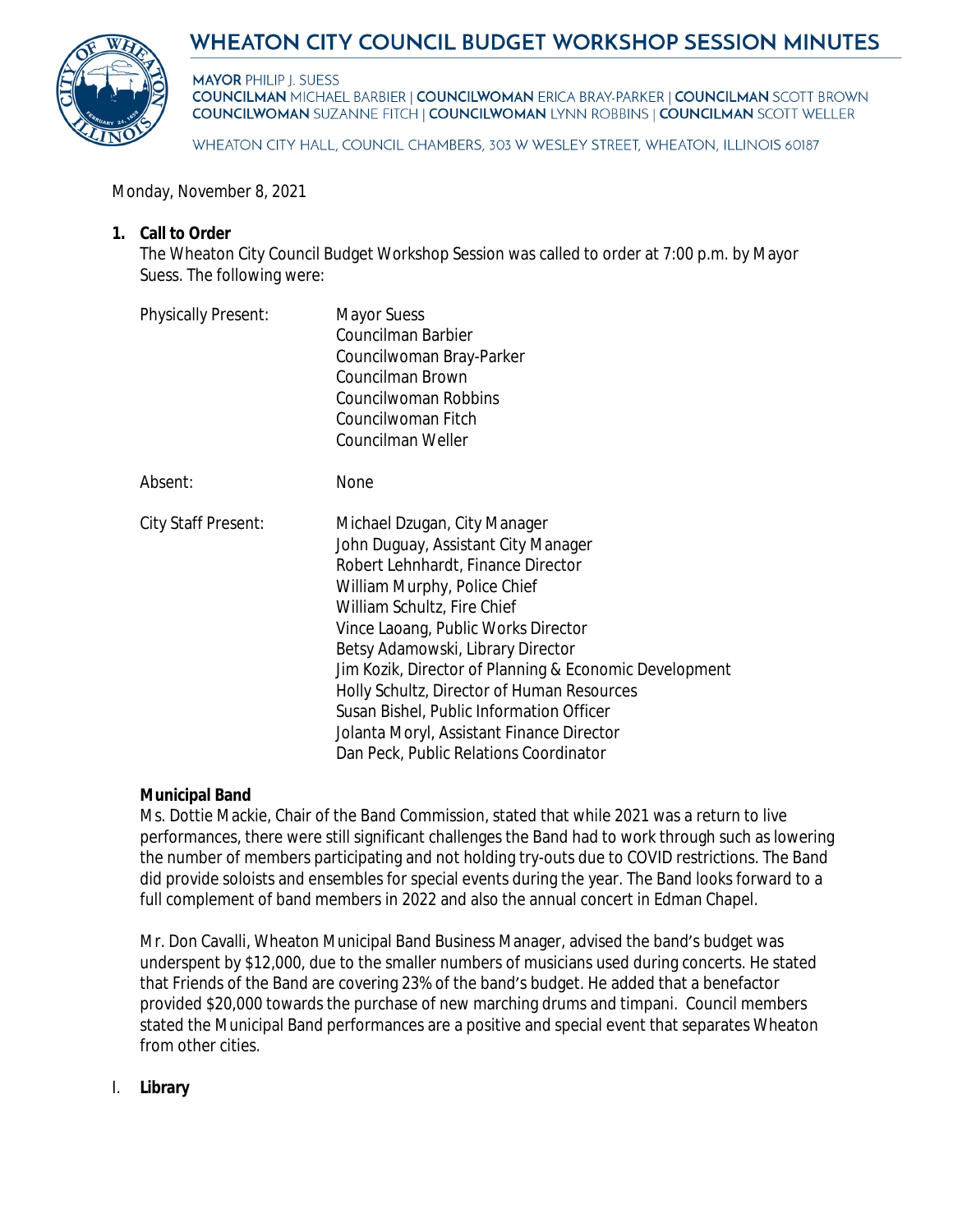Library Director Adamowski reviewed the Wheaton Public Library's mission statement, which drives their budget, strategic priorities, and operations.

Library Director Adamowski stated the Library's Strategic Priorities: Enhance Library User Experience, Increase Public Awareness of Library Services, Increase Effectiveness of the Library as an Organization and Improve Planning and Maintenance of Existing Infrastructure. She reviewed the challenges the Library has faced this year and the steps they have taken to continue providing services to residents. Library Director Adamowski stated services provided in 2021 versus 2019 were up in most areas including materials loaned, new resident registration, social media engagement and email/chat reference chatting. Analyzing and comparing this data will guide where the Library goes to provide the best user experience.

Library Director Adamowski discussed current challenges such as hybrid programming considerations, providing drive-up or quick service for patrons, maintaining the aging building and leveraging digital media and technology advances to provide services. Director Adamowski stated that the budget this year is estimated to be underspent by \$176,000 and were asking for an \$80,000 increase in the property tax levy from last year.

In response to questions/comments from Council, Library Director Adamowski stated the Library has made an effort to add to their collection items that represent all residents of Wheaton and since 2014 have made an effort to eliminate certain dated books that have not been signed out for a while or provide dated or non-relevant information. She stated that staff will receive training in areas including diversity, equality, and inclusion.

Library Director Adamowski also stated they are reviewing terminology and practices along with opportunities to provide services to all residents. The Library is back to being open daily and there is currently not a challenge finding employees for entry level positions. She stated the Café vendor, Altiro, is doing well.

# II. **Downtown Wheaton Association**

Tonya Parravano, Board President of the Downtown Wheaton Association (DWA) reviewed the organization's mission, and explained the DWA consists of 16 voting members, 3 staff members, 43 SSA business members, 8 associate business members and 4 community investors. She stated the DWA wishes to grow associate business membership and community involvement, in general. She discussed the DWA's success in 2021 and the events that were well-received. She thanked the City Council for providing resources where businesses could apply for a grant to assist with façade improvements.

For 2022, Board President Parravano stated that the DWA was in the process of evaluating past events, and they would keep many of the successful events with small changes to keep public interest. The DWA plans to have "Reindeers on Parade" again this holiday season and thanked the Wheaton Park District for volunteering to coordinate and manage the Christmas Parade during this period when the organization is without an Executive Director.

Regarding revenue, Board President Parravano discussed an aggressive event plan for 2022. She added the ability to move ahead with the increased number of events is dependent on sponsorships and other collected fees. She stated the DWA requests SSA8 revenue to remain constant from 2021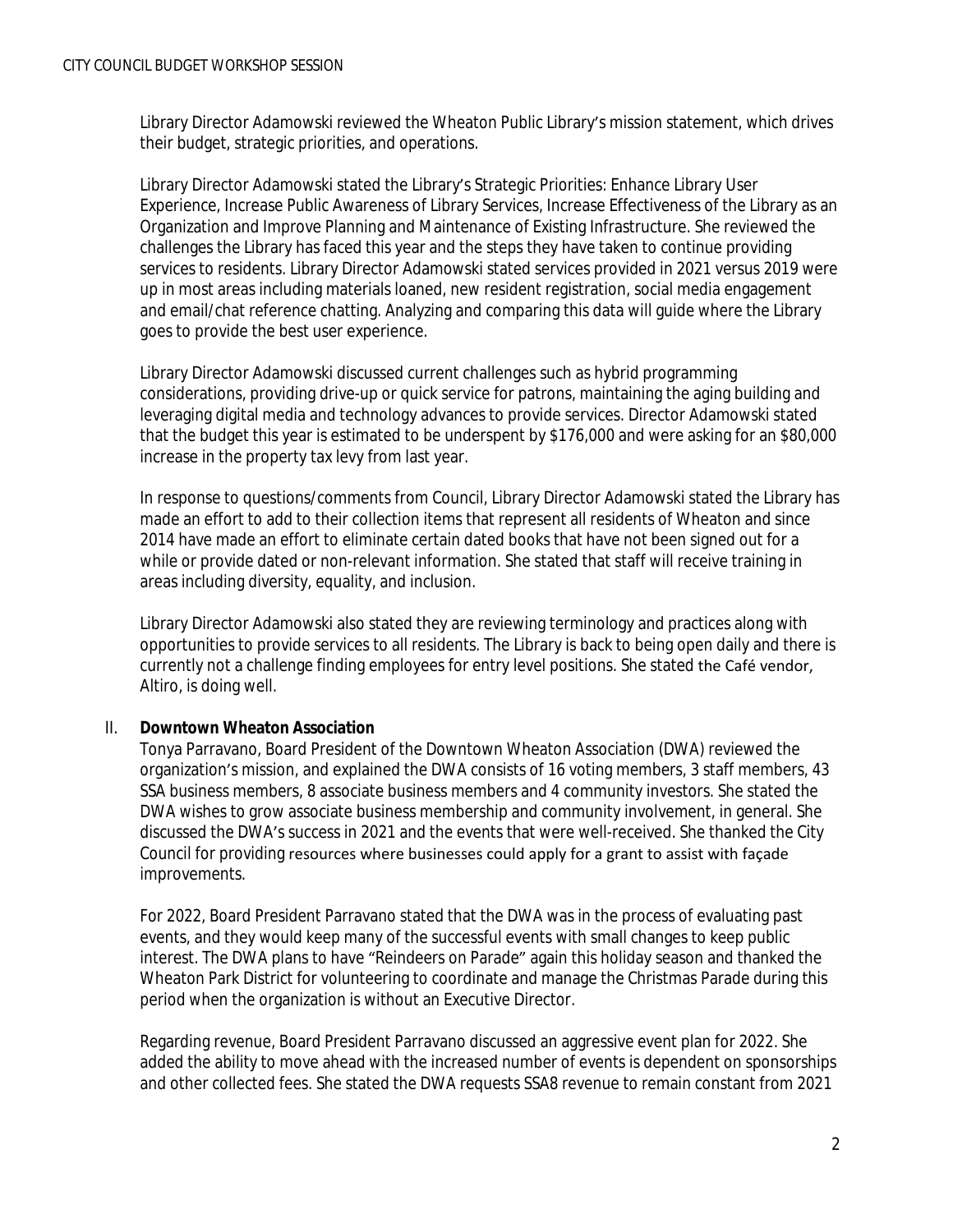at \$275,000. The City Council thanked Board President Parravano and the DWA, in general, for their efforts over the past year and in response to the pandemic.

# III. **Budget Overview**

City Manager Dzugan reviewed the proposed budget for 2022, which is to be adopted December 21, 2021. He stated Director of Finance Lehnhardt's Transmittal Letter provides a good summary of the budget. He stated this budget contained no new or increase in revenue and that \$7.5MM excess reserves will be transferred to Debt Service, Building Renewal Fund, Stormwater Fund and Capital Projects. He stated \$4.9MM from the American Rescue Plan Act will be used to fund capital projects and a total of \$14MM in capital project expenditures is planned for 2022. He added there is no increase in the total tax levy for property taxes paid to the City for the third year in a row.

City Manager Dzugan summarized budget changes from 2021 to 2022. For expenses, there is a 3.2% increase in all operating funds, including a 3.4% increase in the General Fund. He stated the budget includes adding two new police officer positions and the grant writer position which was added midyear 2021. The Library maintains 52 full-time equivalent employees from 2021 to 2022. For revenues, 2022 is he final year the City will receive the additional Rebuild Illinois MFT monies. Also, there is expected to be increases in sales (internet) taxes, income tax and real estate transfer taxes. Money was transferred to the Capital projects Fund from the General Fund (\$2.1MM) and ARPA (\$2.4MM).

City Manager Dzugan stated the Parking Fund will need attention in the coming months. He stated there was a loss of \$300,000 in revenue from pre-pandemic levels. He shared Metra's ridership projections and described the uncertainty surrounding commuting, desire for leased parking and how it all will affect the Parking Fund.

City Manager Dzugan stated that the City would be taking a cautious approach, particularly at the beginning of 2022 due to unknowns related to the pandemic and current inflation. He stated this budget contains 5 frozen full-time and 2 part-time positions that will be reviewed in the 1<sup>st</sup> Quarter of 2022. These positions add up to \$500,000 in operating expense. He discussed the General Fund as it relates to operating expenses and revenues. While revenues are currently above expenditures, this is something that is constantly monitored.

# IV. **Review of Calendar Year 2022 Draft Budget**

# **A. Police Department**

# **i. General Fund**

Police Chief Murphy reviewed the department's accomplishments which included a longterm project to determine the best body-worn cameras for department use. The study involved more than 6 months of work including 3 months of actual street-level testing with officers. The Axon BWC system was recommended and approved.

Police Chief Murphy stated the department hosted a *National Night Out* event for the community to interact with public safety personnel. He stated the department also implemented "neighborhood roll calls" where patrol teams conducted neighborhood meetings to provide relevant safety information, interact with the community and create personal relationships with residents. This supports Strategic Priority 4B: Ensure that city services match community needs.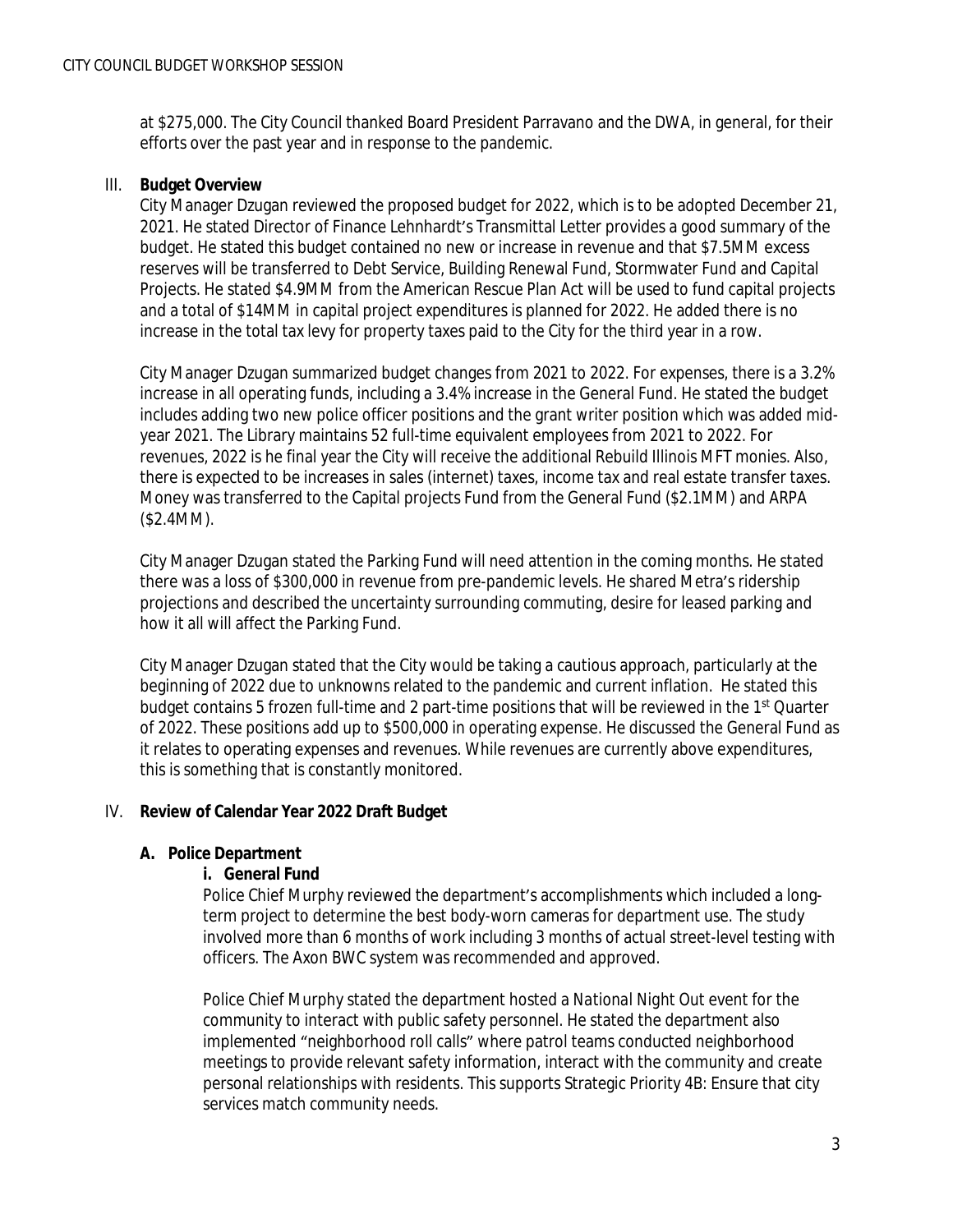Police Chief Murphy stated three goals for 2022: Enhance senior services by certifying two additional officers as Elderly Service Officers and partnering those officers with the Social Worker to address senior needs and reduce victimization or fear of victimization. He stated another goal was to increase the number of neighborhood roll calls from 12 to 16 to engage more residents directly in crème prevention efforts while enhancing our community partnerships. This supports Strategic Priority 4A: Promote and preserve Wheaton as a safe City.

The third goal discussed was to initiate a survey system for soliciting and receiving citizen feedback for the Operations and Support Divisions that will be used to determine satisfactory delivery of police services. This supports Strategic Priority 3C: Promote programmatic performance measures and benchmarks and report goals.

The City Council generally complimented the department and particularly the department's efforts to reach out to the community over the past year. In response to Council questions, staff noted the police department staffing per thousand residents is very low when compared to other local communities.

Director Lehnhardt stated the Police Department budget increase \$960,000 (not including pension UAAL contributions).

#### **ii. Forfeiture Funds**

Finance Director Lehnhardt stated two funds– the Federal Forfeiture Fund and the State Forfeiture Fund, were detailed on page 229 of the Draft Budget.

#### **iii. Police Pension Fund**

Finance Director Lehnhardt stated this fund details were located on page 397 of the Draft Budget.

# **B. Fire Department**

#### **i. General Fund**

Fire Chief Schultz reviewed the department's accomplishments for 2021, including the remodeling of interior living spaces at Fire Station #38 (Kitchen & Locker Room) with the collaboration of the Foreign Fire Tax Board. He stated Staff re-implemented fire safety and pre-plan inspection program with completion of approximately 500 safety surveys from businesses. He stated a 5-year Collective Bargaining Agreement was negotiated with Local 3706 representatives.

For its 2022 goals, the department intends to complete a formal Continuity of Operations Plan (COOP) that meets FEMA requirements. This supports Strategic Priority 4A: Promote and preserve Wheaton as a safe city. Additionally, all personnel will complete mental health first aid training to improve delivery of care to community members experiencing mental health emergencies. This supports Strategic Priority 3B: Improve service delivery through process improvements and data analysis. Lastly, the department will re-implement an annual Citizens Fire Academy Program. This supports Strategic Priority 4A: Promote Wheaton as a safe city. Fire Chief Schultz encouraged the City Council to attend.